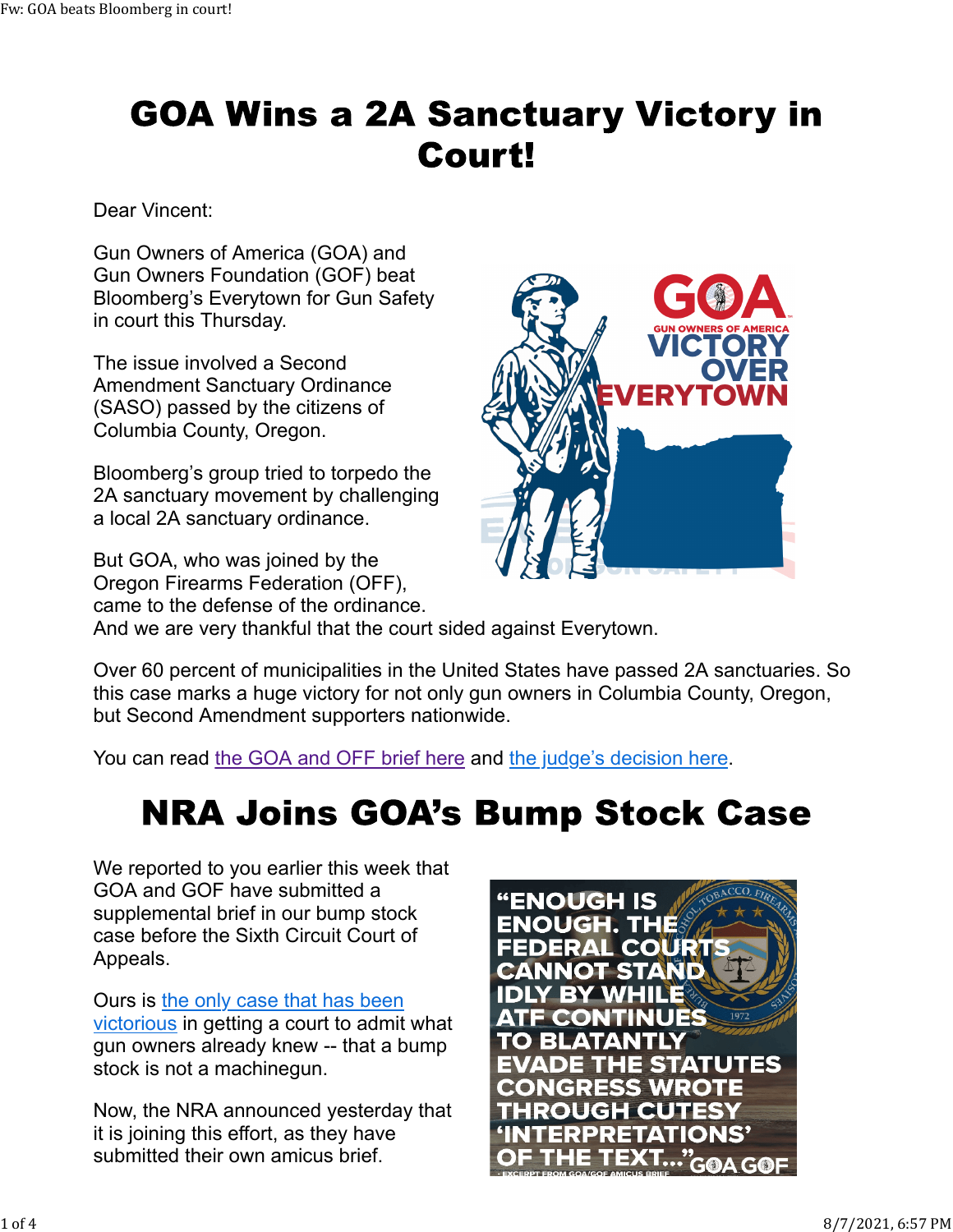We are glad to see the NRA join Gun

Owners of America and Gun Owners Foundation in our battle to protect the Second Amendment, as the ATF's Final Rule could force all semi-automatic firearms to be unconstitutionally regulated as machineguns.

*Ammoland* recently interviewed GOA's attorney in this case, Rob Olson, who said that:

*Congress did not delegate to ATF the authority to define or redefine the term "Machinegun." This fact is important because the courts have ruled that only Congress has the power to write new federal criminal law.*

Olson, who is also one of the attorneys in the 2A Sanctuary case mentioned above, makes the point that giving "deference" to the ATF "will only further embolden ATF's lawless actions." As stated by *Ammoland*:

*Many consider the ATF to be out of control. The ATF is trying to use deference to shut down the unfinished firearm frames and pistol-stabilizing brace markets. Many do not believe that the agency has the power to do so because they would be making de facto laws. If GOA is successful in the bump stock case, then it could throw a monkey wrench into the ATF's future plans.*

This is exactly why this case is so important. A win in this case can help stymie other lawless attempts by the ATF.

GOA will make oral arguments before the court in October. Please stay tuned!

## **GOA Reaching Millions Via Traditional** and Social Media

• GOA's Erich Pratt appeared on *Newsmax* to discuss the Supreme Court's latest case and the potential relief that could be coming for gun owners. But make sure to watch to the end: you'll see a debate that will explain the ultimate problem with being *forced* to prove your innocence before exercising a protected right.



- Do you believe in the Second Amendment? Consider yourself a patriot? Well, know that Big Tech now thinks you're an "extremist" and is placing you in a database. Read GOA Federal Director Aidan Johnston's article in the *Daily Caller* on this point.
- House Speaker Nancy Pelosi and her anti-gun cabal are attempting to pass gun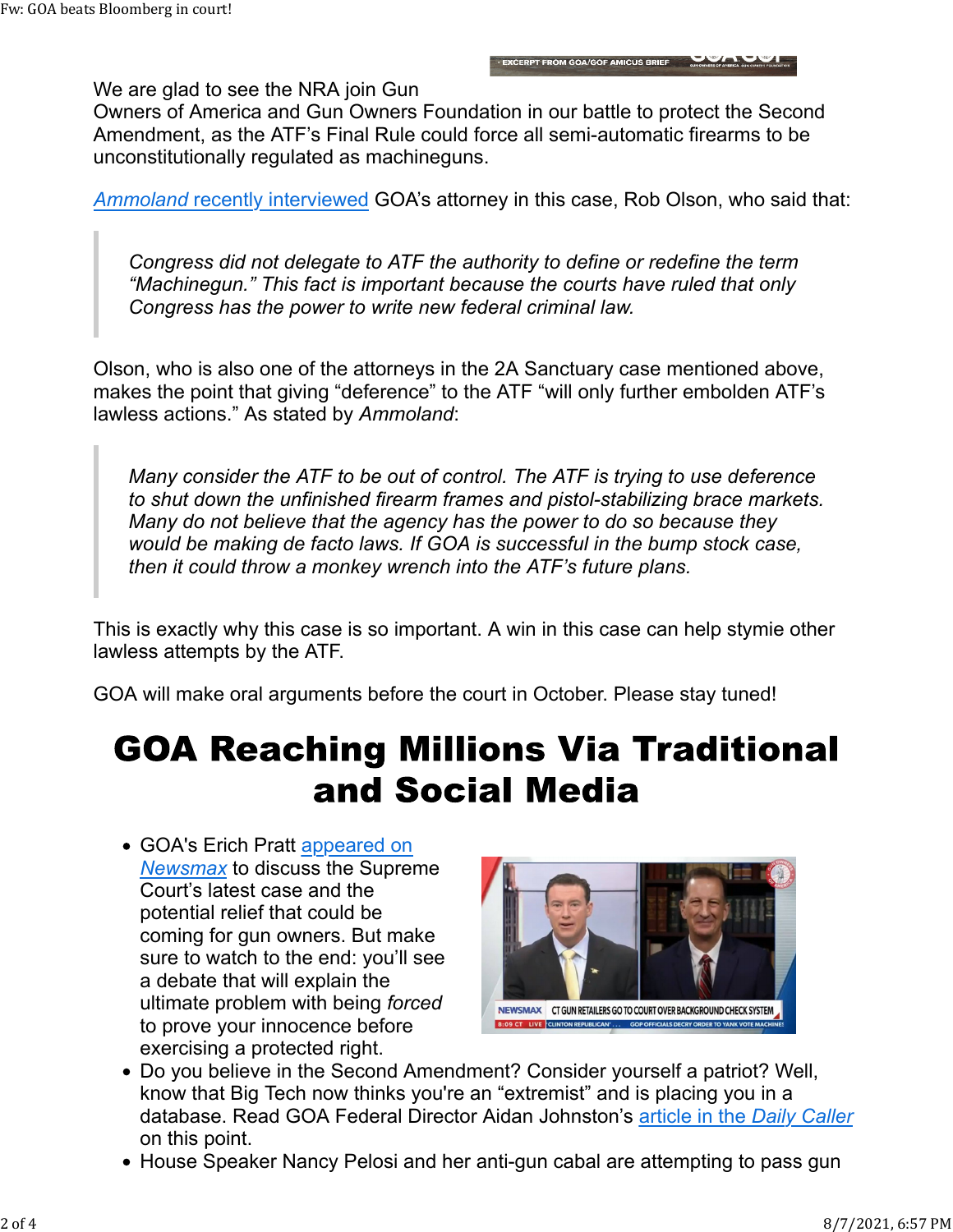control such as gun licensing, "red flag" gun confiscation orders, and gun buybacks into the appropriation bills (H.R. 4502 and H.R. 4505). See this *Guns & Gadgets* video break down GOA's opposition to the Pelosi-backed gun control.

The ACLU is facing backlash for claiming that racism is "foundational" to the Second Amendment. GOA's Antonia Okafor Cover went on *Fox News* to explain that it's actually gun control that has the racist past.

# **Next Empowered 2A Meeting is this Wednesday!**

Attention to all the female GOA members.

The Empowered 2A meeting for August will have a special guest speaker: Rhonda Mary.

Join Antonia Okafor, GOA's Director of Outreach, on Wednesday, August 4 at 7pm EST. And spend some time with Rhonda Mary – a gun rights advocate with a very unique perspective on the 2nd Amendment.

Learn from this young, rising star in the 2A community. Also, learn about the way she successfully advocates for the 2A through social media.



#### **Register in advance for this meeting by clicking here.**

After registering, you will receive a confirmation email containing information about joining the meeting.

So ladies, please be sure to attend. And guys, please encourage your wives, moms and daughters to check it out, as well.